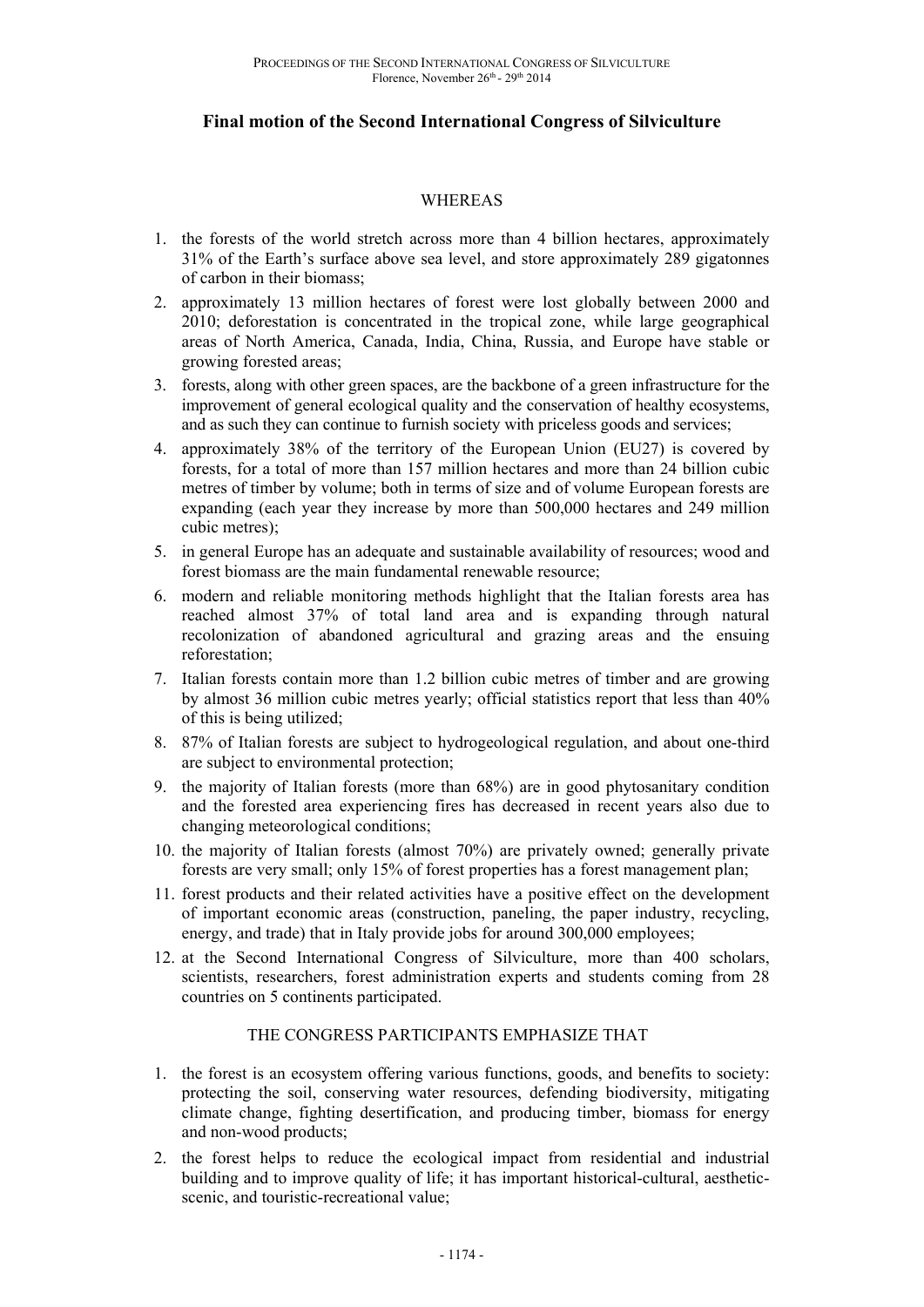- 3. the forest has rights that must be protected, preserved, and defended in the same manner as all biotic communities, in accordance with the "right to the environment," in order to guarantee better living conditions to future generations;
- 4. the forest is an entity with intrinsic value based on: (i) the interest of the landscape and environment, which express a public interest of primary and absolute constitutional value; (ii) a property interest, which concerns its economic and productive function;
- 5. silviculture has a considerable influence on the status and functionality of natural and cultural landscapes and on green infrastructures;
- 6. silviculture is crucial for the socio-economic development of rural and mountain areas and for sustaining bioeconomy and green economy;
- 7. silviculture preserves and creates jobs and earning power, facilitating the competitiveness of forest management, agriculture, and industries in the sector, as reaffirmed by the European Forest Strategy and strongly supported by international organizations, first of all FAO and EFI;
- 8. an elevated scientific base of research in the forestry sector is indispensible for surmounting imbalances stemming from the most diverse practical applications and from an indiscriminate use of practices unsuitable for the conservation and enhancement of the forest;
- 9. the considerable advances in technology, while useful for fact-finding and making forecasts, are not capable of solving the "forest question" if not augmented by a specific knowledge of forest problems;
- 10. it is necessary to integrate our knowledge with the associated ethical values in order to: a) guide the formulation and the implementation of policies favorable to the forestry sector; b) support research bodies in planning studies to be conducted in the near future;
- 11. macroregional interactions at the European level, particularly in the Mediterranean area, must be enhanced, together with cooperation with scholars of all countries in order to spread research findings and facilitate possible collaboration;
- 12. the future of the forestry sector must be designed within the framework of a more wide-ranging promotion of policies aimed at quality of life;
- 13. it is essential to favour the dissemination of knowledge and the update of all forest workers, improving: a) forest worker qualification; b) the awareness of the importance of the quality of silvicultural interventions; c) safety of forest operations;
- 14. active forest management according to internationally recognized criteria of sustainability represents the main tool for guaranteeing the effective defence and enhancement of the forest heritage, contributing to the achievement of specific objectives for the fulfillment of international commitments regarding the mitigation of, and adaptation to, climate change and the protection of the environment and landscape;
- 15. knowledge of new research methodologies means support for bringing about social and economic policies and for dealing with and solving the many sets of forestry problems, with respect to the differing conditions of various countries;
- 16. systemic silviculture, or Silvosistemica, explains the natural dynamic of the forest and guarantees, on the one hand, sustainable management from the ecological, economic, and socio-cultural point of view, and on the other, protects genetic resources and decreases the risks of biologic contamination;
- 17. it is necessary to promote, as indicated by the new Forest Strategy of the European Union, the awareness that sustainable forest management improves competitiveness of forest enterprises and is an instrument for creating jobs, particularly in rural areas while at the same time guaranteeing forest protection and forest ecosystem functioning;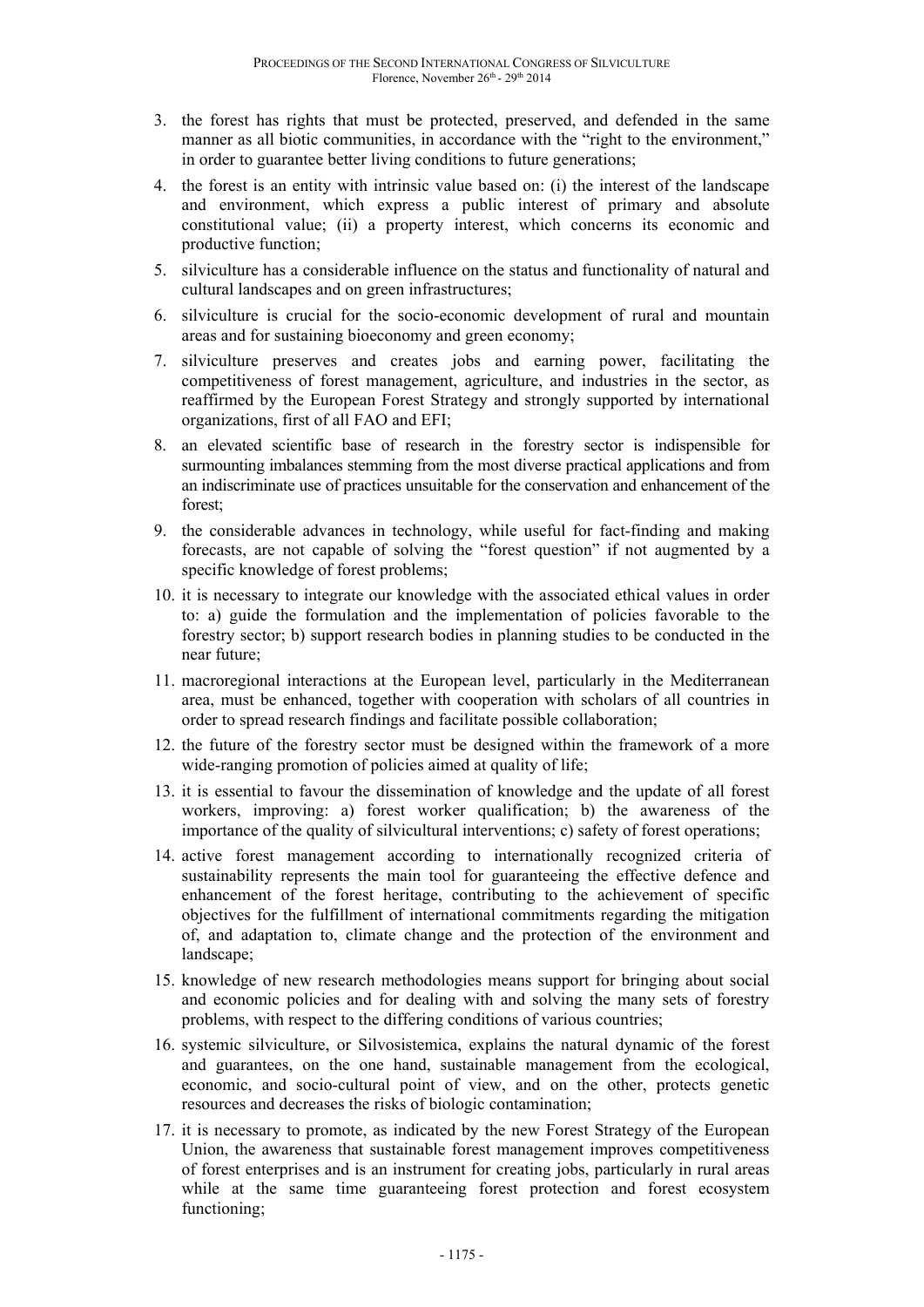- 18. the recent change in market demand for timber products toward use for energy is penalizing wood uses which provide for a longer carbon storage (e.g. building with higher environmental standards, furniture etc.). It is necessary to increase life length of wood products (e.g. with design and technological innovations) and make the improvement of wood quality an aim of silviculture;
- 19. wood quality is influenced by silviculture; technological transfer in the forest-wood chain needs experts in wood technology, who are able to link biological and technical knowledge in the different fields of application.

### REGARDING SCIENTIFIC RESEARCH THE CONGRESS PARTICIPANTS RECOMMEND THAT

- 1. university education will be supported, in a network, with the establishment of centers of excellence and the creation of specialized schools; technical-professional education, environmental education, and youth entrepreneurship will be promoted in forestry;
- 2. financing of forestry research excellence carried out at universities and research institutes will be increased so as to enhance competiveness and integrate them into a network;
- 3. in research, the use of the reductionist, deterministic, and mechanistic exact sciences (nomothetic, or, in short, Newtonian mechanics) will be supplanted by the procedural sciences (developmental or historical) that take holism, organicism, and systemic thought into consideration;
- 4. Silviculturists and Wood technologists evaluate the implications of tree physiology and of the genome/functioning relations;
- 5. a clear language of forestry and the interactive transmission of forestry literature and new research methodologies will be promoted;
- 6. scientific knowledge on how forest ecosystems work will be translated into new management strategies that are adaptive and scientifically oriented;
- 7. the adoption of systemic silviculture oriented toward "active conservation" of biodiversity will be encouraged, effecting measures to prevent biotic and abiotic damage;
- 8. research on hydrogeological protection and on the role of silviculture for soil and water conservation will be strengthened.

## THE CONGRESS PARTICIPANTS FOR ITALY RECOMMEND THAT

- 1. strategic guidance in the forest sector will be again carried out, with a revision, simplification, and update of the policies for the sector, and with the presentation of laws on forestry matters containing innovative tools capable of responding effectively to modern environmental and social needs; to economic, production, and employment necessities; and to international and EU commitments;
- 2. full force be given, and updates be assured, to the forest strategy defined by the Framework Programme for the Forest Sector, including by effecting greater institutional coordination among Ministries concerned with forestry matters;
- 3. a permanent office for coordinating forestry issues in the Ministry of Agricultural, Food and Forestry Policies be established that, while complying with the powers and the roles that the Constitution defines for the relationship between State and Regions, would also represent a single point of contact and guidance for national forest policies, and would coordinate institutional and inter-institutional cooperation for national and regional administrative bodies concerned with forestry policies and planning, as well as liaise with all international and EU initiatives in forest matters;